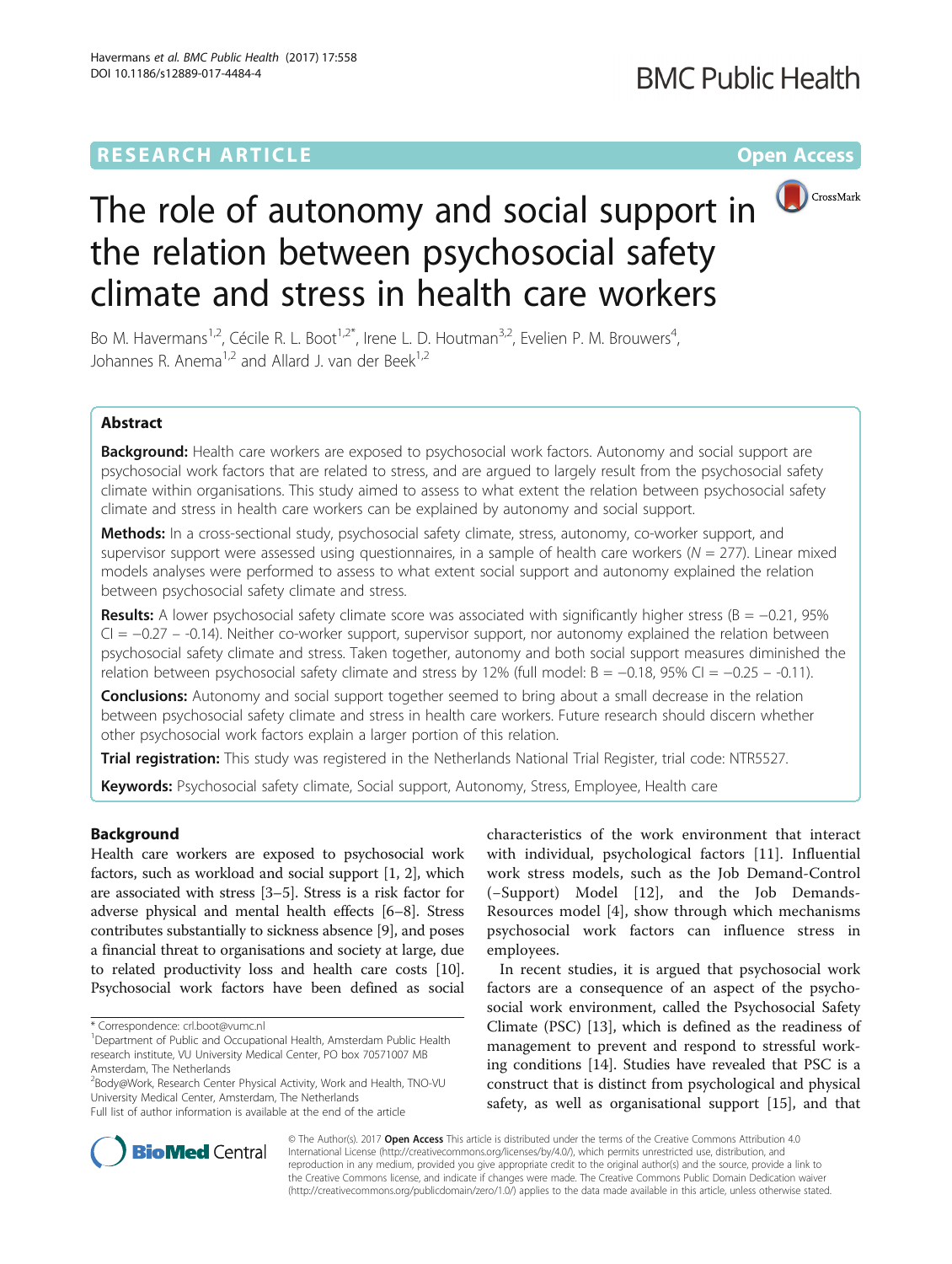PSC is associated with psychosocial work factors, such as job demands [[13\]](#page-5-0), job control, and supervisor support [[16, 17\]](#page-5-0). In turn, low PSC has been found to be predictive of psychological distress and burnout [\[16, 18](#page-5-0)]. Although these studies provide interesting insights, the understanding of how PSC might affect stress in workers needs to be expanded. Studying the relation between PSC and stress is vital to this understanding.

As PSC is argued to exert its influence on stress-related mental health outcomes through psychosocial work factors [\[16\]](#page-5-0), understanding the relation between PSC and stress requires that psychosocial work factors are taken into account in this relation. Because the psychosocial work environment is not limited to one level, it could be useful to incorporate psychosocial work factors that represent different levels of the psychosocial work environment, such as the level of the task, the employee level, and the organisational level (such as management).

The three levels mentioned above (i.e. task, employee, organisation) are represented by the psychosocial work factors autonomy and social support by colleagues and supervisor [\[4](#page-5-0), [12\]](#page-5-0). Autonomy represents the task level, and has been found to be negatively associated with stress in employees [\[19](#page-5-0)–[21](#page-5-0)]. In the literature, a distinction has been made between co-worker support (employee level) and supervisor support (organisational level) [[22](#page-5-0)]. Nieuwenhuijsen et al. [[23](#page-5-0)] found that low co-worker support and low supervisor support predicted the incidence of stress-related disorders. Other studies have demonstrated support to be negatively associated with work stress, and positively associated with job satisfaction [[24](#page-5-0)–[26\]](#page-5-0). Taking into account these two types of support and autonomy can result in improved understanding of the relation between PSC and stress. The current study assesses to what extent the relation between PSC and stress in health care workers can be explained by autonomy and social support.

## Methods

## Study design, participants, and procedure

This cross-sectional study used baseline data from a controlled trial of Stress Prevention@Work. Stress Prevention@Work is a project aimed at developing and implementing a multi-faceted, integral implementation strategy for organisational work stress prevention. The trial started in May 2016, and was carried out within a large (>4500 employees) Dutch health care institution. Participants were health care personnel, working in care teams at various locations throughout the Netherlands. They were eligible for participation in the current study if: 1) they were part of one of the teams that participated in the trial, and 2) had no missing values for the scales used in this study. Participants were approached by email to fill out an online questionnaire, which took approximately 16 min to complete. A maximum of two reminders was sent by email. Some participants indicated that they would rather fill out a paper version of the questionnaire, which was subsequently provided to them. Incentives provided for participation were cakes for teams that reached a minimum response of 70%. Of 473 employees that were approached, 304 participants filled out the questionnaire (response rate: 64%). A small number of respondents  $(n = 31)$  filled out the paper version of the questionnaire. Participants who did not complete the questionnaire  $(n = 27)$  were omitted from the analyses because of missing values, leaving 277 participants as the final study sample. The trial was approved by the Medical Ethical Committee of the VU University Medical Center, Amsterdam, the Netherlands.

## Stress

The primary outcome of the current study was stress, which was measured using the seven-item stress subscale of the short version of the Depression Anxiety and Stress Scale (DASS-21)(items can be found in [\[27](#page-5-0)], p. 340). The DASS-21 has been validated in non-clinical settings [[28](#page-5-0), [29](#page-5-0)]. The stress sub-scale of the DASS-21 has seven items assessing the stress experienced in the past week. The items are statements, such as "I found it hard to wind down", and "I found myself getting agitated". Participants indicated how much the statement applied to them on a Likert-scale that ranged from 0 ("Never") to 3 ("Almost always"). This resulted in a scale score that ranged from 0 to 21, with a higher score representing more stress.

## Psychosocial safety climate (PSC)

The PSC-12 [\[30](#page-5-0)] was used to measure PSC. This is a 12-item questionnaire that assesses PSC by addressing four factors: (1) management support for stress prevention ("Senior management show support for stress prevention through involvement and commitment"); (2) health and safety over production goals prioritisation by management ("Psychological well-being of staff is a priority for this organization"); (3) organisation's interest for employee contributions ("Information about workplace psychological well-being is always brought to my attention by my manager/supervisor"); and (4) participation and involvement of the organisation ("In my organization, the prevention of stress involves all levels of the organization") (items can be found in [\[30](#page-5-0)], p. 363). A Dutch translation of the PSC-12 was obtained from another research team who collaborated with the original developer in the translation process. Together with that team, and with the original developer of the scale, the Dutch version of the PSC-12 was fine-tuned for use in the present study. The PSC-12 was adapted to represent the organisational structure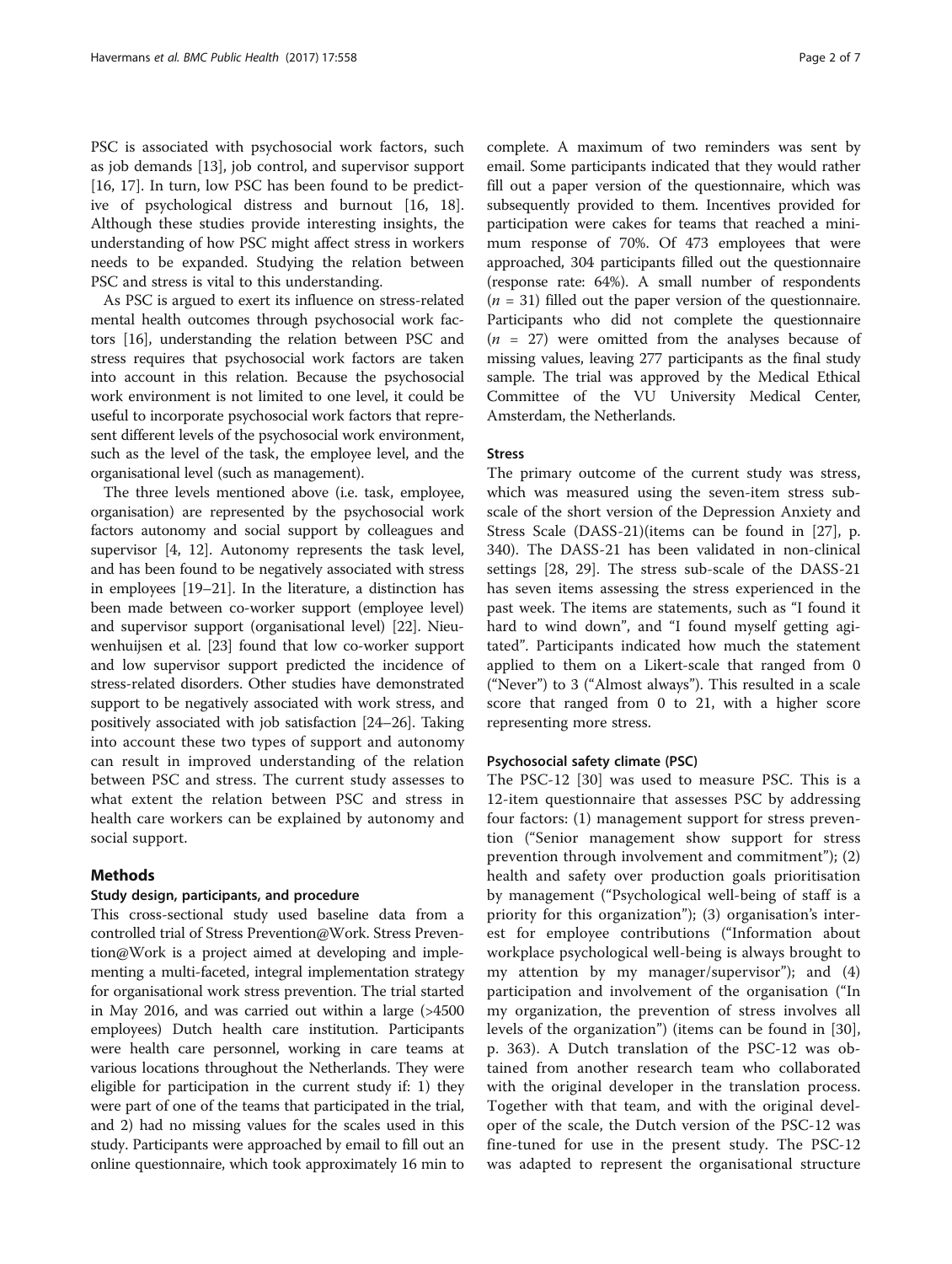more accurately (i.e. "supervisor" was replaced by "team coach"). Participants indicated how much they agreed with the statements on a Likert-scale that ranged from 1 ("strongly disagree") to 5 ("strongly agree"). The scale score of the PSC-12 is the sum of all 12 items, ranging from 12 to 60. The Dutch version of the scale had high reliability (Cronbach's Alpha = .91).

#### Social support and autonomy

Social support was measured using two sub-scales from the Dutch version of Job Content Questionnaire (JCQ) [[22\]](#page-5-0) (items can be found in [[31\]](#page-5-0)). The first sub-scale, measuring co-worker support, contained four statements (e.g. "People I work with are helpful in getting the job done"). The second sub-scale, measuring supervisor support, also contained four statements (e.g. "My supervisor pays attention to what I am saying"). Autonomy was also measured using a subscale from the JCQ [[22](#page-5-0)]. It contained three statements (e.g. "My job allows me to make a lot of decisions on my own"). For all sub-scales, participants indicated how much they agreed with the statements on a Likert-scale that ranged from 1 ("strongly disagree") to 4 ("strongly agree"). For both support subscales, scale scores were the sum of the four items, and both ranged from 4 to 16. The scale score of the autonomy sub-scale was the sum of the three items, with a range of 3 to 12.

## Potential confounders

Common individual factors [\[32\]](#page-5-0) were assessed as potential confounders. These factors were age (measured as acontinuous variable), gender (male/female), and education. Education was categorised into three categories: low (i.e. lower general secondary education, preparatory secondary vocational education), moderate (i.e. intermediate vocational training, higher general secondary education, pre-university education), and high (i.e. higher vocational education, university education) [[33\]](#page-5-0).

## Analyses

Descriptive statistics were used to report on the study sample's age, gender, education, PSC, co-worker support, supervisor support, autonomy, and stress. In addition, Pearson Correlations between stress, PSC, co-worker support, supervisor support, and autonomy were calculated, and collinearity diagnostics (Variance Inflation Factor, or VIF, was calculated for all scales, taking into account each scale as a dependent variable) were performed to check for multicollinearity. Generally, a VIF between 5 and 10 is considered problematic for the interpretation of the results [\[34](#page-5-0)]. Linear mixed models analysis was performed to assess the univariable association between PSC and stress (Model 1). Then, gender, age and education were separately added to the model

to check for confounding. If the regression coefficient of PSC and stress changed more than 10% by adding any of these possible confounders, then the confounder was added to the model. Interactions between PSC and age, and between PSC and education were tested to check for effect modification. If interaction terms were statistically significant ( $p < 0.05$ ), effect modification was assumed, and subgroup analyses were performed. Because the primary outcome (i.e. stress) was not normally distributed (rightskewed), bootstrapped analyses were performed (bias corrected and accelerated; 5000 samples) to check the robustness of the models [\[35](#page-5-0)].

To assess if a substantial proportion of the association between PSC and stress could be explained by co-worker support, co-worker support was added to the model (Model 2). If the regression coefficient of PSC and stress changed more than 10%, it was assumed that co-worker support changed a substantial part of the association between PSC and stress. The same procedure was followed for supervisor support (Model 3) and autonomy (Model 4). In the final two models, co-worker and supervisor support were both added (Model 5), and autonomy was added as well (Model 6). A random intercept at team level was included in all six models, to control for team differences in PSC. If the model with the intercept showed significant improvement compared to the model without the random intercept (i.e. a significant reduction of the −2 Log Likelihood value), the model with the random intercept was reported. All analyses were performed using IBM SPSS 22.

## Results

The study sample included 267 (96%) women, and the average age was  $43.3$  (SD = 11.2) years. The majority of the participants (90%) had moderate education, while 26 participants (9%) had high education. Table [1](#page-3-0) shows descriptive results for PSC, stress, co-worker support, supervisor support, and autonomy.

## The relation between PSC and stress, social support, and autonomy

The correlations between stress, PSC, co-worker support, supervisor support, and autonomy are presented in Table [2](#page-3-0). The VIF did not exceed 1.489, indicating that there was no multicollinearity.

The six models of the association between PSC and stress are presented in Table [3.](#page-4-0) There was no confounding or effect modification by gender, age and education. Therefore, adjustment of the models was not necessary. Moreover, adding a random intercept for PSC at team level did not significantly improve any of the six models. Therefore, the models without random intercepts are presented here. Higher PSC was associated with a significantly lower stress score in the univariable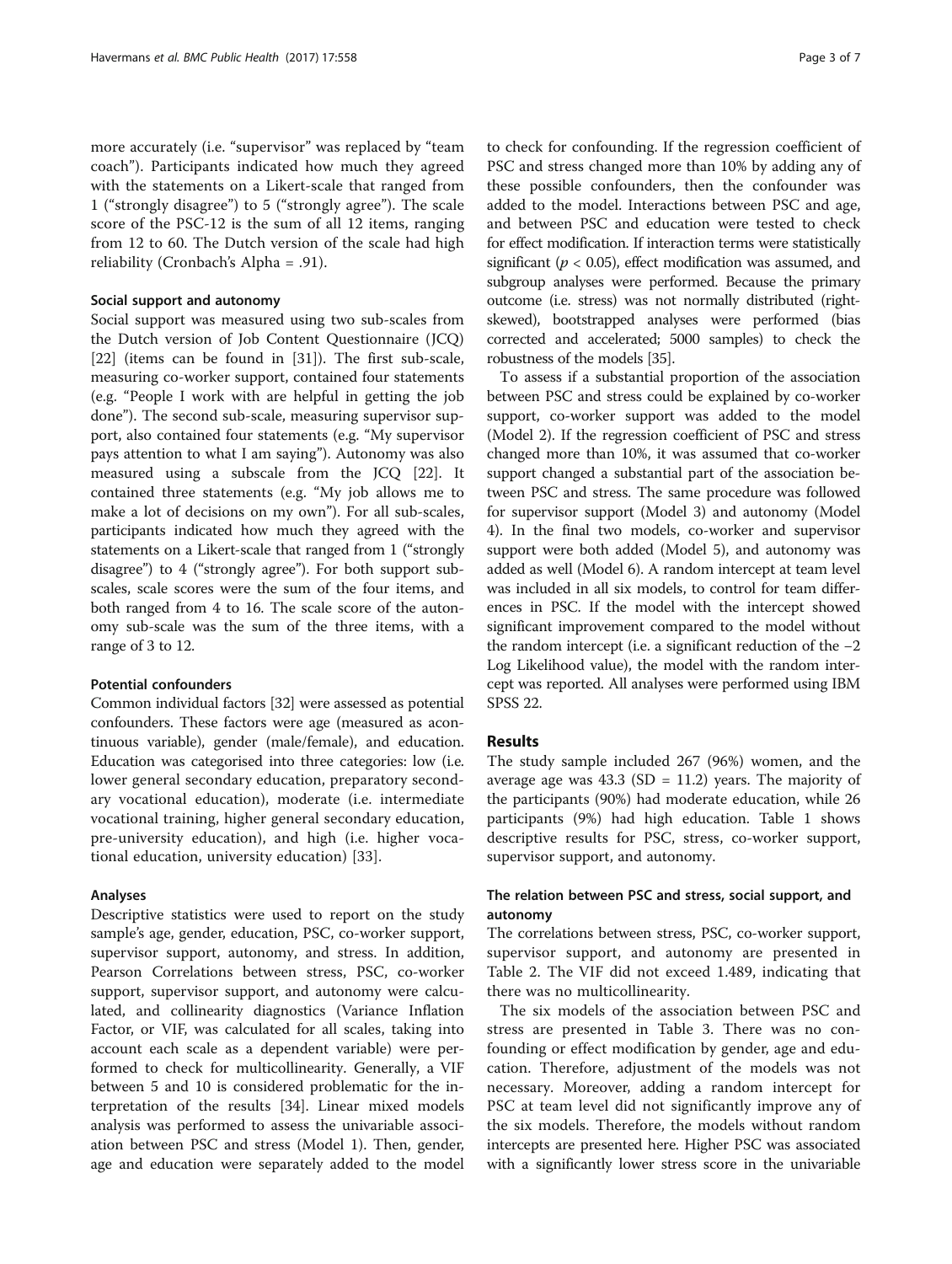<span id="page-3-0"></span>Table 1 Mean, standard deviation and range of psychosocial safety climate, stress, supervisor support, co-worker support, and autonomy ( $n = 277$ )

|                             | Mean  | Standard<br>Deviation | Range<br>$(min - max)$ |
|-----------------------------|-------|-----------------------|------------------------|
| Psychosocial Safety Climate | 30.95 | 747                   | $12 - 52$              |
| <b>Stress</b>               | 4.19  | 4.14                  | $0 - 21$               |
| Co-worker Support           | 12.34 | 175                   | $4 - 16$               |
| Supervisor Support          | 10.61 | 2.12                  | $7 - 16$               |
| Autonomy                    | 8.38  | 1.32                  | $4 - 12$               |

model (Model 1; B = −0.21, 95% CI = −0.27 – -0.14). Adding co-worker support to the model did not result in a change larger than 10% in the B coefficient of PSC and stress (Model 2; B = −0.20, 95% CI = −0.26 – -0.14). This was also the case for supervisor support (Model 3; B =  $-0.19$ , 95% CI =  $-0.26 - 0.12$ ), for autonomy (Model 4; B =  $-0.19$ , 95% CI =  $-0.25 - 0.12$ ), and for the model which included both supervisor and co-worker support (Model 5; B = −0.19, 95% CI = −0.26 – -0.12). The full model, which included social support and autonomy (Model 6; B =  $-0.18$ , 95% CI =  $-0.25 - 0.11$ ), showed a 12% decrease in the B coefficient of PSC and stress, compared to that same coefficient in Model 1 that did not contain support and autonomy. All models were robust for the non-normal distribution of stress.

## **Discussion**

The aim of this study was to assess to what extent the relation between PSC and stress in health care workers can be explained by autonomy and social support. A lower PSC score was significantly associated with higher stress in health care workers. Neither co-worker support, supervisor support, nor autonomy explained this association. Taken together, however, social support and autonomy diminished the relation between PSC and stress by 12%.

Our study population was comparable to other samples of health care workers with regard to levels of stress and psychosocial work factors. The stress score found in the current study was comparable to that of another sample of health care workers [[36\]](#page-5-0), as well as to that of a large, more general sample [[28](#page-5-0)]. Comparable scores

Table 2 Correlations between PSC, co-Worker support, supervisor support, autonomy, and stress

|                    | PSC <sup>a</sup> | Co-Worker<br>Support | Supervisor<br>Support | Autonomy |  |  |
|--------------------|------------------|----------------------|-----------------------|----------|--|--|
| <b>Stress</b>      | $-37$            | $-.07$               | $-23$                 | $-22$    |  |  |
| PSC <sup>a</sup>   |                  | .09                  | .51                   | .28      |  |  |
| Co-Worker Support  |                  |                      | .09                   | .15      |  |  |
| Supervisor Support | ٠                |                      |                       | -37      |  |  |

<sup>a</sup>PSC = Psychosocial Safety Climate

were also found for supervisor support and co-worker support in other studies of health care personnel [[37](#page-5-0)–[39](#page-6-0)]. The level of autonomy appeared slightly lower (almost 10%) compared to another study on health care workers [[40\]](#page-6-0). The PSC score reported in the current study was also somewhat lower than those of other study samples from the health care sector (ranging between 9 and 18% lower) [\[15](#page-5-0), [16](#page-5-0)], and from other sectors (ranging between 22 and 28% lower) [[13](#page-5-0), [17](#page-5-0)]. This might be due to an organisational change that had recently taken place. Following a restructuring in January 2016, a new managerial structure was introduced, that put the day-to-day management responsibility on teams themselves. By removing a layer of management (i.e. the direct supervisors) from the organisation, the distance between employees and management may have been increased. It is possible that different associations between PSC, stress, autonomy, and social support would be found in a sample with a high PSC score.

The finding of the current study, that supervisor support did not change the relation between PSC and stress, corresponds with previous research. Dollard and colleagues [[16](#page-5-0)] found that supervisor support did not mediate the relation between PSC and psychological distress. Interestingly, social support and autonomy did diminish the strength of the relation between PSC and stress by 12%, when they were taken together. Perhaps, autonomy and social support explain unique portions of this relation.

Other psychosocial work factors than autonomy and social support may play a more defining role in the relation between PSC and stress. These might be other job resources, such as participation and rewards [\[4\]](#page-5-0), or it might be job demands. Idris et al. [[15\]](#page-5-0) reported that job demands mediated the effect of PSC on psychological health problems. Dollard et al. [[16](#page-5-0)] found that emotional demands and workload mediated the relation between PSC and emotional exhaustion. These studies suggest that demands could be more relevant to the relation between PSC and stress than resources. Alternatively, a combination between resources and demands may be necessary to explain the relation between PSC and stress.

Another way in which psychosocial work factors can be distinguished from one another, is the level of the psychosocial work environment they represent. This study included psychosocial work factors at the level of the task, the employee, and the organisation. Even though it could not be determined if any of these levels is more relevant to the relation between PSC and stress based on the current findings, it is possible that this determination can be made using other psychosocial work factors. Taking into account different levels, and also the balance between resources and demands, can provide a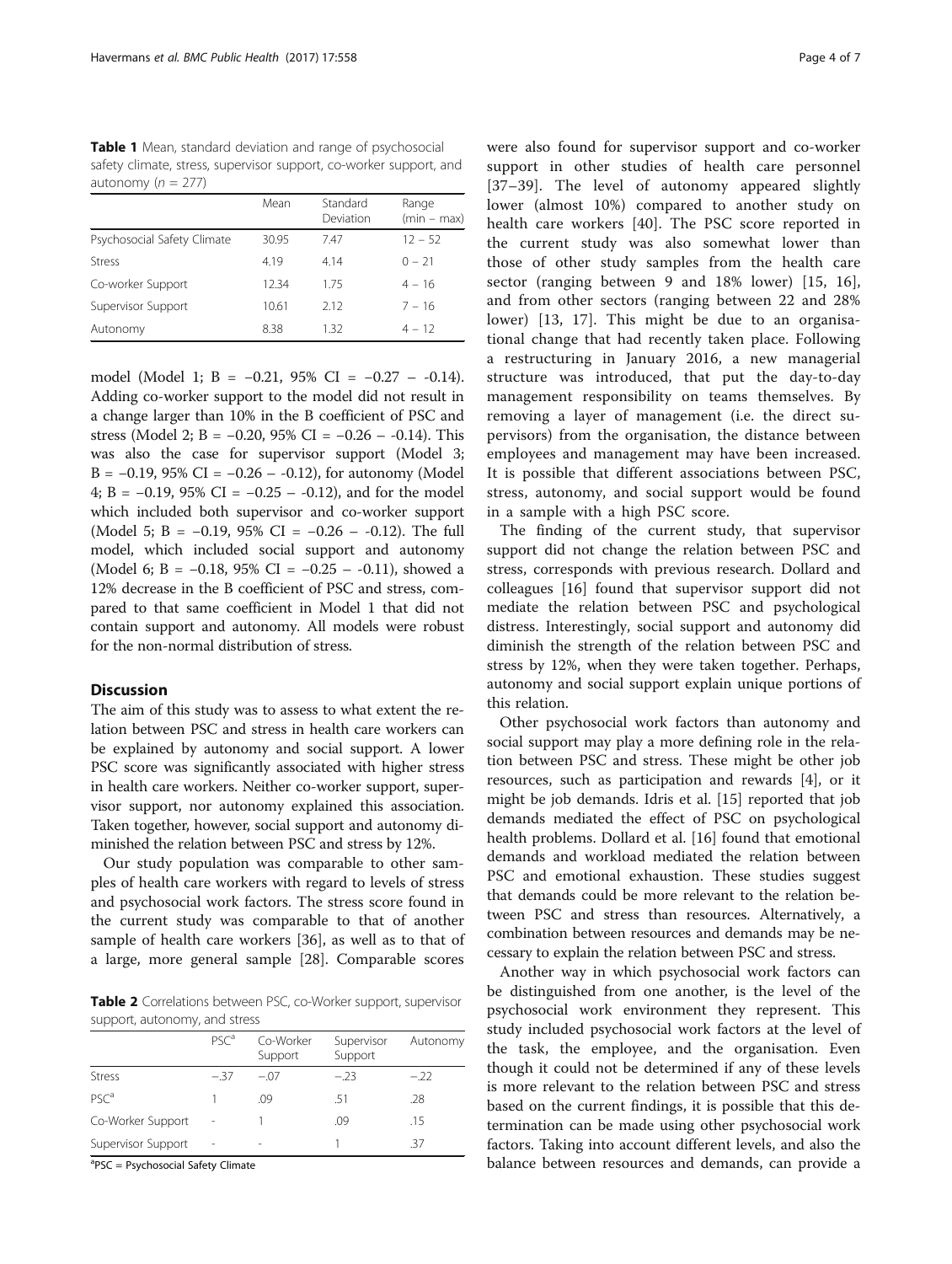<span id="page-4-0"></span>Table 3 Autonomy, co-worker and supervisor support in the relation between psychosocial safety climate and stress

|                    | Model 1 |            | Model 2 |                                                                                                                   | Model 3 |                 | Model 4 |                        | Model 5 |                                           | Model 6 |                 |
|--------------------|---------|------------|---------|-------------------------------------------------------------------------------------------------------------------|---------|-----------------|---------|------------------------|---------|-------------------------------------------|---------|-----------------|
|                    |         | $95% - C1$ | B.      | 95%-CI                                                                                                            | B       | 95%-CL          | B.      | 95%-CI                 | B.      | $95% - C1$                                | B.      | $95% - C1$      |
| PSC <sup>a</sup>   |         |            |         | $-21^*$ $-27 - 14$ $-20^*$ $-26 - 14$ $-19^*$ $-26 - 12$ $-19^*$ $-25 - 12$ $-19^*$ $-26 - 12$ $-10^*$ $-26 - 12$ |         |                 |         |                        |         |                                           |         |                 |
| Co-worker Support  |         |            |         | $-.08 - .35 - .18$                                                                                                |         |                 |         |                        |         | $-.08$ $-.34$ $-.19$ $-.04$ $-.31$ $-.22$ |         |                 |
| Supervisor Support |         |            |         |                                                                                                                   |         | $-11 - 36 - 14$ |         |                        |         | $-10 -36 -15 -03 -29 - 23$                |         |                 |
| Autonomy           |         |            |         |                                                                                                                   |         |                 |         | $-41***$ $-77$ $-0.65$ |         |                                           |         | $-39 - 77 - 02$ |

<sup>a</sup>PSC Psychosocial Safety Climate

 $*$ *p* < 0.001; \*\* *p* < 0.05

more specific insight into the mechanisms through which PSC may affect stress.

#### Strengths and limitations

To the authors' best knowledge, this is the first study to report on the PSC-12 translated into Dutch, also providing the first scores from Dutch employees. This study assessed the association between PSC and stress using the stress sub-scale of the DASS-21. By doing so, it strengthened the convergent validity of the association between PSC and stress, as this was the first time the DASS-21 was used to study this association.

Due to its cross-sectional design, no causal inferences could be made in the current study. Because nonrespondents may not have participated due to high workload or stress, it is possible that stress in our sample was underestimated. The study sample was quite homogeneous with respect to gender (women) and educational level (moderate). This could limit the generalisability of the findings. However, the average stress score found in this study resembled the stress score of a non-clinical sample, which contained almost as much men (48%) as women [[28](#page-5-0)]. Therefore, it is unlikely that study sample homogeneity, with respect to gender and educational level, has substantially impacted the findings. Still, caution is advised in interpreting and generalising the findings, until replication using more heterogeneous groups (for instance, with respect to gender, educational level, and job status), is realised. Moreover, as variability was greatest in stress and PSC, the likelihood of finding a primary effect was greater than finding a change in the relationship between PSC and stress by adding (the less variable) social support and autonomy. Finally, we cannot fully exclude that the study results might be biased by a coinciding restructuring of the managerial structure to self-guiding teams.

## Implications

This study adds to the understanding of PSC and stress, confirming their association. Future studies could assess whether psychosocial work factors other than social support and autonomy, such as psychological job demands,

emotional demands, and organisational justice, or demands and resources combined, are more suitable for giving insight into the way PSC affects stress in employees. Additionally, the results of this cross-sectional study need replication using a longitudinal design.

The fact that, taken together, social support and autonomy did reduce the relation between PSC and stress has some value for practice. We hypothesize that autonomy or social support alone are not sufficient to reduce the association between PSC and stress. Our study results point in the direction that supportive psychosocial work factors at multiple levels are needed to counteract negative effects of PSC on stress. Therefore, stress prevention practice could benefit from a more complete insight into which psychosocial work factors are relevant to the association between PSC and stress.

## Conclusions

Lower PSC scores were associated with more stress in health care workers. Social support and autonomy seemed to bring about just a small decrease in the relation between PSC and stress. Future research should discern whether other psychosocial work factors explain a larger portion of this relation.

#### Abbreviations

95% CI: Confidence Interval (95%); B: Beta; DASS-21: Depression Anxiety and Stress Scale (21-item version); JCQ: Job Content Questionnaire; PSC: Psychosocial Safety Climate; PSC-12: Psychosocial Safety Climate scale (12-item version); SD: Standard Deviation

#### Acknowledgements

Not applicable.

#### Funding

This study is part of a larger project (Stress Prevention@Work) that was funded by Dutch funding organisation ZonMw (reference number: 50-51,510-98-302), received by the VU University Medical Center, Amsterdam, The Netherlands. The grant recipient was Prof. Allard J. van der Beek. ZonMw had no role in the design of the study and data collection, analysis and interpretation of the data, and in writing the manuscript.

#### Availability of data and materials

The datasets used and/or analysed during the current study available from the corresponding author on reasonable request.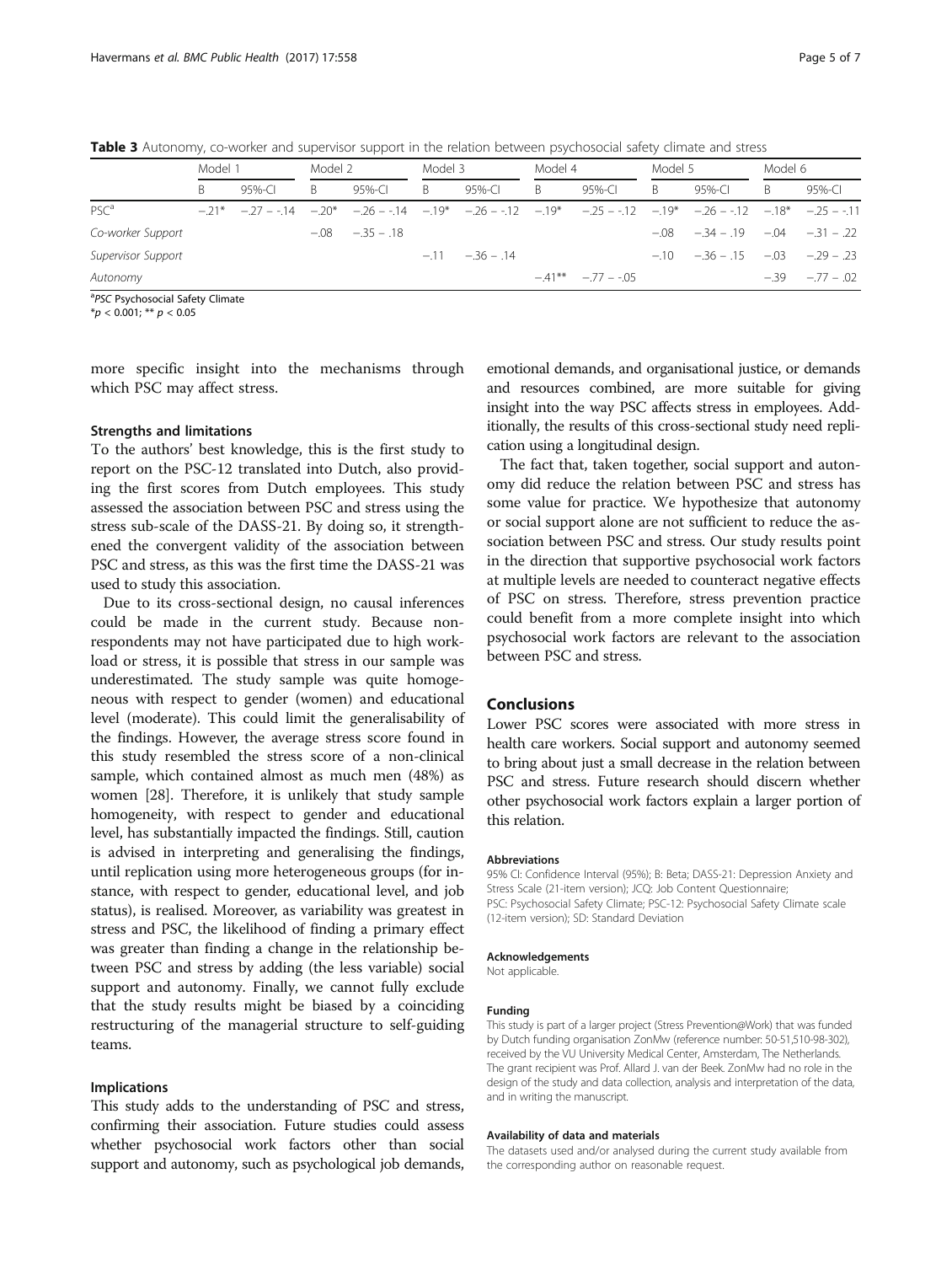#### <span id="page-5-0"></span>Authors' contributions

Design of study: All authors. Analyses: All authors. Drafting manuscript: BMH. Critical revisions: All authors. Final Approval: All authors.

#### Competing interests

The authors declare that they have no competing interests.

## Consent for publication

Not applicable.

#### Ethics approval and consent to participate

This study was approved by the Medical Ethical Committee of the VU University Medical Center, Amsterdam, The Netherlands. Participants were informed about the study before being approached for online participation. Consent for participation was given via an 'opt-in' construction.

#### Publisher's Note

Springer Nature remains neutral with regard to jurisdictional claims in published maps and institutional affiliations.

#### Author details

<sup>1</sup>Department of Public and Occupational Health, Amsterdam Public Health research institute, VU University Medical Center, PO box 70571007 MB Amsterdam, The Netherlands. <sup>2</sup>Body@Work, Research Center Physical Activity, Work and Health, TNO-VU University Medical Center, Amsterdam, The Netherlands. <sup>3</sup>Netherlands Organisation for Applied Scientific Research, TNO, Leiden, The Netherlands. <sup>4</sup>School of Social and Behavioural Sciences, Tranzo, Tilburg University, Tilburg, The Netherlands.

## Received: 29 December 2016 Accepted: 1 June 2017 Published online: 08 June 2017

#### References

- 1. Dollard MF, McTernan W. Psychosocial safety climate: a multilevel theory of work stress in the health and community service sector. Epidemiol Psychiat Sci. 2011;20(04):287–93.
- 2. Galletta M, Portoghese I, D'Aloja E, Mereu A, Contu P, Coppola RC, et al. Relationship between job burnout, psychosocial factors and health careassociated infections in critical care units. Intens Crit Care Nurs. 2016;34:51–8.
- Karasek RA Jr. Job demands, job decision latitude, and mental strain: implications for job redesign. Adm Sci Q. 1979:285–308.
- 4. Demerouti E, Bakker AB, Nachreiner F, Schaufeli WB. The job demandsresources model of burnout. J Appl Psychol. 2001;86(3):499–512.
- 5. Portoghese I, Galletta M, Coppola RC, Finco G, Campagna M. Burnout and workload among health care workers: the moderating role of job control. Saf Health Work. 2014;5(3):152–7.
- 6. Ruotsalainen J, Serra C, Marine A, Verbeek J. Systematic review of interventions for reducing occupational stress in health care workers. Scand J Work Environ Health. 2008:169–78.
- 7. Ganster DC, Rosen CC. Work stress and employee health: a multidisciplinary review. Aust J Manag. 2013;39(5):1085–122.
- 8. Steptoe A, Kivimaki M. Stress and cardiovascular disease: an update on current knowledge. Annu Rev Public Health. 2013;34:337–54.
- 9. Henderson M, Glozier N, Elliott KH. Long term sickness absence: is caused by common conditions and needs managing. Br Med J. 2005;330(7495):802–3.
- 10. Hassard J, Teoh K, Cox T, Dewe P, Cosmar M, Gründler R, et al. Calculating the costs of work-related stress and psychosocial risks., 1st edn. European Agency for Safety and Health at Work: Luxembourg; 2014.
- 11. Theorell T. Psychosocial factors in research on work conditions and health in Sweden. Scand J Work Environ Health. 2007;33(33):20–6.
- 12. Johnson JV, Hall EM. Job strain, work place social support, and cardiovascular disease: a cross-sectional study of a random sample of the Swedish working population. Am J Public Health. 1988;78(10):1336–42.
- 13. Dollard MF, Bakker AB. Psychosocial safety climate as a precursor to conducive work environments, psychological health problems, and employee engagement. J Occup Organ Psychol. 2010;83(3):579–99.
- 14. Dollard MF, Neser DY. Worker health is good for the economy: union density and psychosocial safety climate as determinants of country differences in worker health and productivity in 31 European countries. Soc Sci Med. 2013;92:114–23.
- 15. Idris MA, Dollard MF, Coward J, Dormann C. Psychosocial safety climate: conceptual distinctiveness and effect on job demands and worker psychological health. Saf Sci. 2012;50(1):19–28.
- 16. Dollard MF, Opie T, Lenthall S, Wakerman J, Knight S, Dunn S, et al. Psychosocial safety climate as an antecedent of work characteristics and psychological strain: a multilevel model. Work Stress. 2012;26(4):385–404.
- 17. Law R, Dollard MF, Tuckey MR, Dormann C. Psychosocial safety climate as a lead indicator of workplace bullying and harassment, job resources, psychological health and employee engagement. Accid Anal Prev. 2011;43(5):1782–93.
- 18. Idris MA, Dollard MF, Winefield AH. Integrating psychosocial safety climate in the JD-R model: a study amongst Malaysian workers. S Afr J Ind Psychol. 2011;37(2):29–39.
- 19. Thompson CA, Prottas DJ. Relationships among organizational family support, job autonomy, perceived control, and employee well-being. J Occup Health Psychol. 2006;11(1):100–18.
- 20. Spector PE. Perceived control by employees: a meta-analysis of studies concerning autonomy and participation at work. Hum Relat. 1986;39(11):1005–16.
- 21. Pearson LC, Moomaw W. The relationship between teacher autonomy and stress, work satisfaction, empowerment, and professionalism. Educ Res Q. 2005;29(1):37.
- 22. Karasek R, Brisson C, Kawakami N, Houtman I, Bongers P, Amick B. The job content questionnaire (JCQ): an instrument for internationally comparative assessments of psychosocial job characteristics. J Occup Health Psychol. 1998;3(4):322–55.
- 23. Nieuwenhuijsen K, Bruinvels D, Frings-Dresen M. Psychosocial work environment and stress-related disorders, a systematic review. Occup Med. 2010;60(4):277–86.
- 24. Ganster DC, Fusilier MR, Mayes BT. Role of social support in the experience of stress at work. J Appl Psychol. 1986;71(1):102.
- 25. Babin BJ, Boles JS. The effects of perceived co-worker involvement and supervisor support on service provider role stress, performance and job satisfaction. J Retail. 1996;72(1):57–75.
- 26. Steinhardt MA, Dolbier CL, Gottlieb NH, McCalister KT. The relationship between hardiness, supervisor support, group cohesion, and job stress as predictors of job satisfaction. Am J Health Promot. 2003;17(6):382–9.
- 27. Lovibond PF, Lovibond SH. The structure of negative emotional states: comparison of the depression anxiety stress scales (DASS) with the Beck depression and anxiety inventories. Behav Res Ther. 1995;33(3):335–43.
- 28. Sinclair SJ, Siefert CJ, Slavin-Mulford JM, Stein MB, Renna M, Blais MA. Psychometric evaluation and normative data for the depression, anxiety, and stress scales-21 (DASS-21) in a nonclinical sample of US adults. Eval Health Prof. 2012;35(3):259–79.
- 29. de Beurs E, Van Dyck R, Marquenie LA, Lange A, Blonk RW. De DASS: een vragenlijst voor het meten van depressie, angst en stress. Gedragstherapie. 2001;34(1):35–54.
- 30. Hall GB, Dollard MF, Coward J. Psychosocial safety climate: development of the PSC-12. Int J Stress Manag. 2010;17(4):353.
- 31. Job Content Questionnaire Center. 2014. JCQCenter: [http://www.jcqcenter.](http://www.jcqcenter.org) [org](http://www.jcqcenter.org). Accessed 1 Jan 2014.
- 32. Leijten FR, van den Heuvel SG, van der Beek AJ, Ybema JF, Robroek SJ, Burdorf A. Associations of work-related factors and work engagement with mental and physical health: a 1-year follow-up study among older workers. J Occup Rehabil. 2015;25(1):86–95.
- 33. Ybema JF, Geuskens GA, van den Heuvel SG, de Wind A, Leijten FR, Joling CI, et al. Study on transitions in employment, ability and motivation (STREAM): the design of a four-year longitudinal cohort study among 15,118 persons aged 45 to 64 years. Br J Med Med Res. 2014;4(6):1383–99.
- 34. O'brien RM. A caution regarding rules of thumb for variance inflation factors. Qual Quant. 2007;41(5):673–90.
- 35. Efron B, Tibshirani RJ. An introduction to the bootstrap. New York, NY: CRC press; 1994.
- 36. McAlonan GM, Lee AM, Cheung V, Cheung C, Tsang KW, Sham PC, et al. Immediate and sustained psychological impact of an emerging infectious disease outbreak on health care workers. Can J Psychiatr. 2007;52(4):241–7.
- 37. Eum KD, Li J, Jhun HJ, Park JT, Tak SW, Karasek R, et al. Psychometric properties of the Korean version of the job content questionnaire: data from health care workers. Int Arch Occup Environ Health. 2007;80(6):497–504.
- 38. Bourbonnais R, Brisson C, Vezina M. Long-term effects of an intervention on psychosocial work factors among healthcare professionals in a hospital setting. Occup Environ Med. 2011;68(7):479–86.